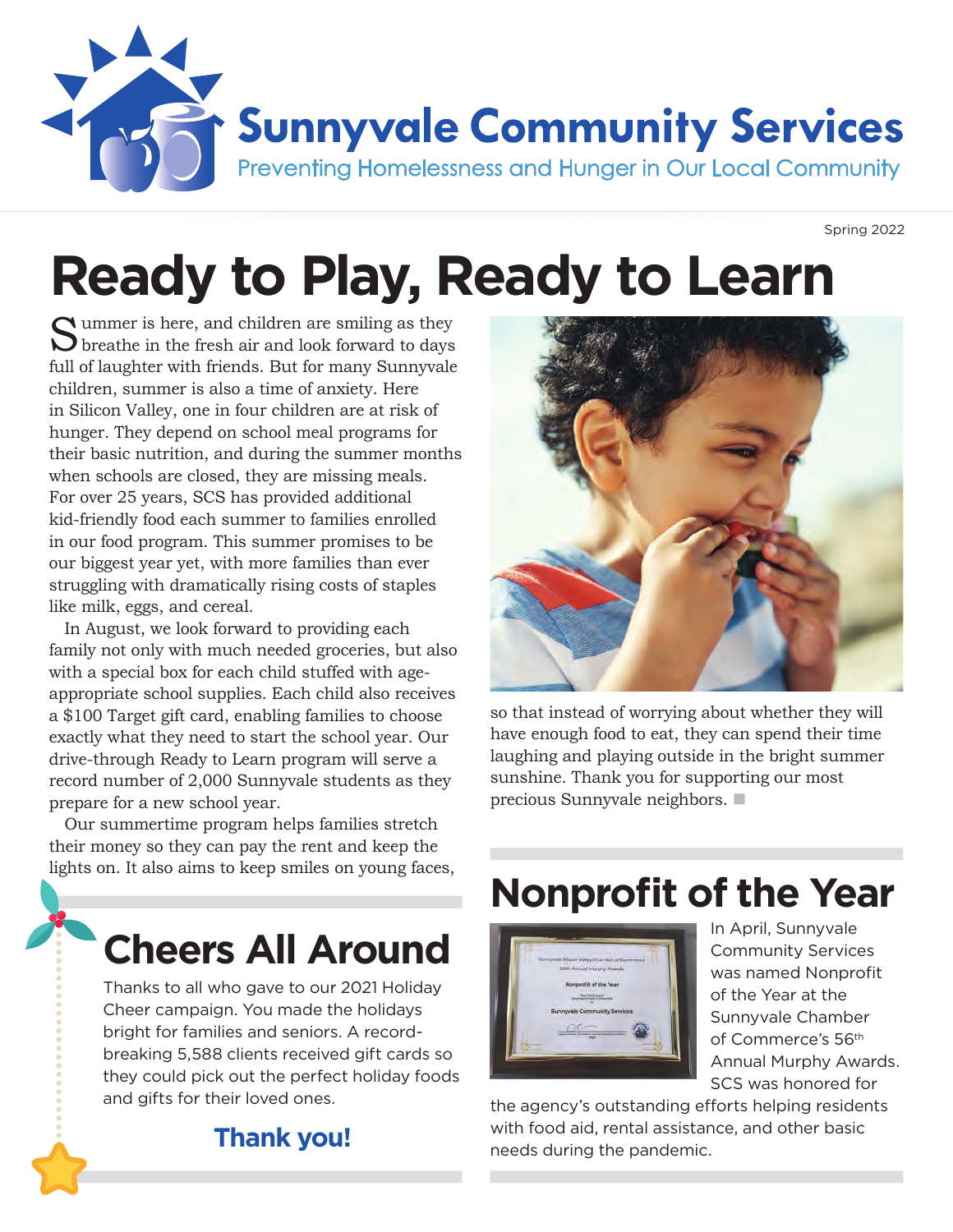

## **President's Corner**

 $\mathrm{A}^\mathrm{s\,I\,complete\,my\,term}_{\mathrm{as\,board\,president,\,I}}$ remember the first time I walked into Sunnyvale Community Services and saw

how many people needed the services the agency provided.

My first year on the SCS Board of Directors was intimidating. I didn't know how I could have a positive impact on the lives of our clients. But that intimidation turned into a passion to support the agency by volunteering, advocating for our clients, and sharing the agency's mission.

Over the years I have been amazed by our staff's ability to take on sizable challenges, from helping fire victims get back on their feet to the seamless continuation of services for more people than ever throughout a pandemic. Now, in the new building, we are well-positioned to provide safety-net services in a more respectful and efficient manner than ever before.

After I complete my last term on the Board of Directors, I will continue to pledge my time and money to support SCS. I encourage you to do the same. Every hand and every dollar goes toward achieving our mission to prevent homelessness and hunger within our community. No matter how big or how small your contribution, you can make a positive impact on someone's life who needs it.

With gratitude, *Camille Barnes-Mosley SCS Board President*

## **Emily & Rubin's Story**



**Example 3** and Rubin\* were thrilled to learn that they were expecting a baby. They both worked hard, holding three jobs between them to make ends meet. Then Emily learned that her pregnancy was high risk and was ordered to avoid lifting heavy items and using stairs until the baby was born. Since they lived on the second floor of a walk-up apartment building, Emily had to give up her jobs as a preschool teacher and cashier. Rubin became the sole source of the family's income.

Emily gave birth to a healthy baby boy, but they had fallen behind in rent payments and faced hefty medical bills. Emily and Rubin heard about SCS and, with the help of our caseworkers, enrolled in our Homelessness Prevention Program.

Emily and Rubin received wrap-around case management to stabilize the family and help them reach their goals. SCS provided two months of rental assistance and referred Emily to Medi-Cal benefits to help cover her medical bills. Our staff helped Emily with her employment search and worked with the couple on their household budget. A few months later, the family is now financially stable. Medi-Cal agreed to cover her past medical bills, and even better, Emily recently found a well-paying parttime job. Thanks to SCS supporters like you, Emily, Rubin, and their baby have a bright future ahead.  $\blacksquare$ 

*\*Names have been changed to protect privacy.*

# **Biking to School**

12-year-old Angel lost his only transportation when a car struck him while bicycling to school. Fortunately, Angel was fine, but his bike had to be replaced. His assistant principal called SCS to see if we could help. Of course we could! We gave Angel and his mom Target gift cards to buy a new bike and enrolled them in our food program so they could stretch their budget and be prepared for the next emergency.  $\blacksquare$ 

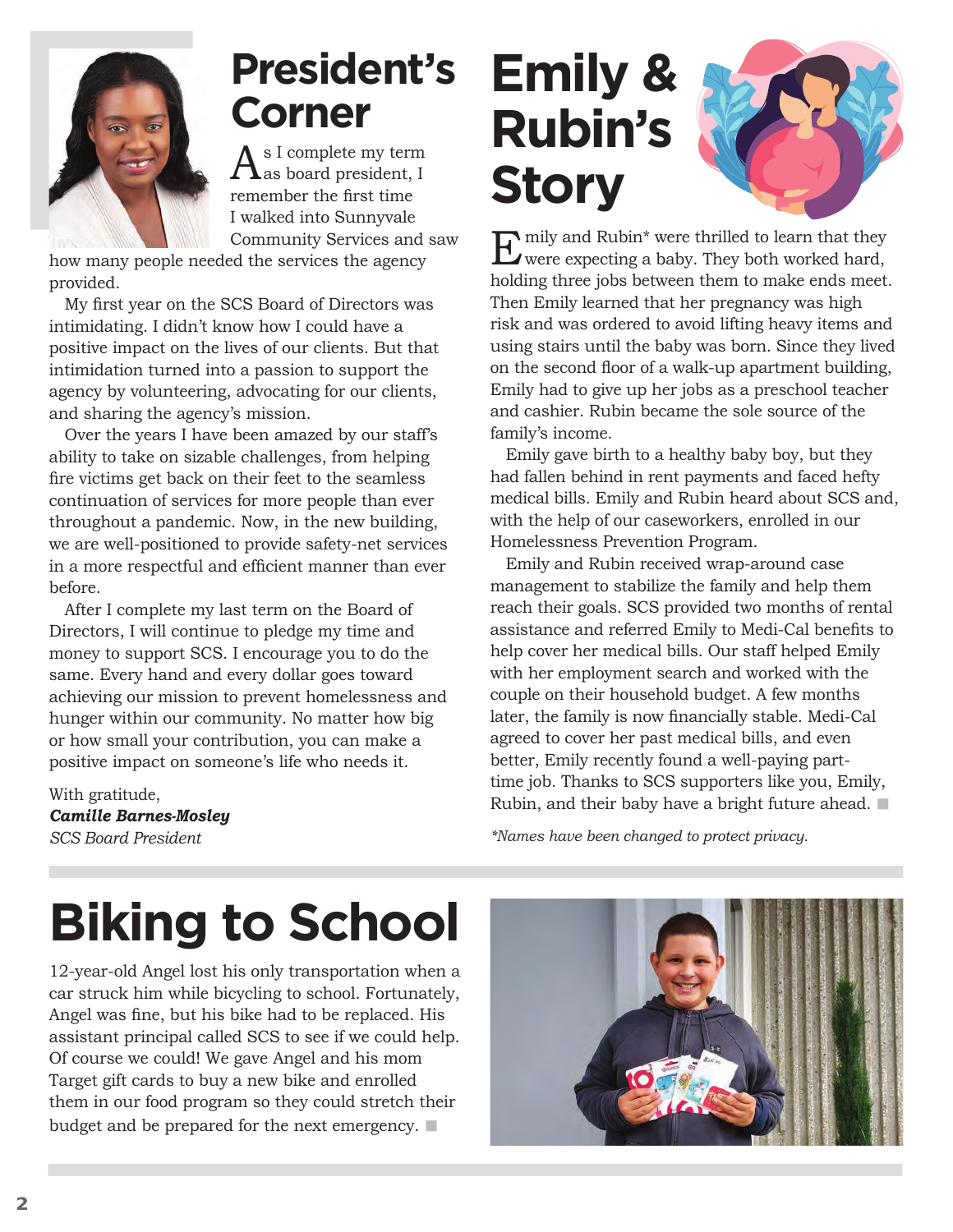# **We're Listening**



In December the Santa Clara County Office of<br>Supportive Housing invited SCS to host one of In December the Santa Clara County Office of several countywide listening sessions for people aged 24 and younger who are experiencing homelessness.

#### **Important take-aways**

**e Relationships:** Young people value relationships with their case manager, social worker, mentor, etc. They want to feel welcomed, affirmed, and respected. They want their case manager to be someone they can confide in.

 $\bullet$  **Holistic support:** Participants listed various areas that are critical for their journey out of homelessness and toward self-sustainability, including life skills, finances, mental health, and transportation.

**Choice:** Young people want multiple resources and choices for types of support as they move towards stable housing so that each person can choose the

best way to improve their lives. They prefer programs geared directly to their age group.

These listening sessions are just the beginning. A board of unhoused youth will take these findings and collaborate with professionals to plan, design, and approve new and expanded support programs and services for homeless youth across the county.

"This method is powerful," shared David Hernandez, SCS's Chief Programs Officer, who was invited to sit in on the listening session. "It gives clients power and autonomy and allows them to influence policies. It's better to learn directly from the people we're serving than to assume what they need or want."

SCS's programs are informed by feedback collected from client surveys, along with trends we observe in the community. These listening sessions inspire us to think of ways we can more richly involve clients in how we shape our services.  $\blacksquare$ 

# **Volunteers Are Back!**

We're thrilled to welcome volunteers back into our building! They're busy packing, sorting, and distributing food to our neighbors in need.

▼ Netta Gilboa





**▲ Carl Ching** 

employees  $\blacktriangleright$  *NetApp* 





p *Trinity Church members*